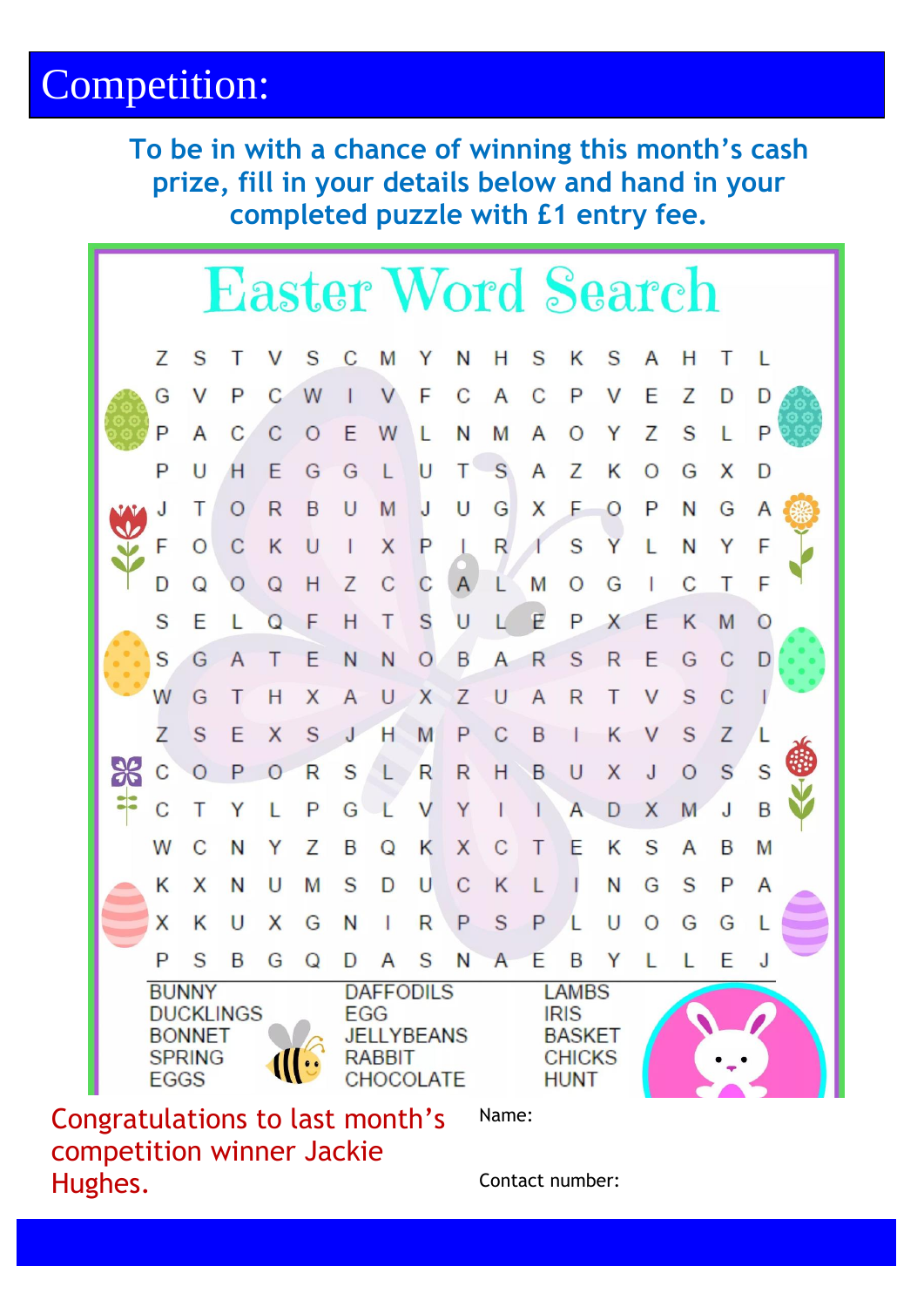

# **Newsletter**



Over the last few weeks the teams and I have put our heads together to think of ways that we can encourage new people to use the centre ensuring that what we offer is also what you all would enjoy. This will mean a couple of changes to our activity schedule, as Fridays become Fun Fridays in Hythe and Thursdays become Fun Thursdays in Lyminge. We will be holding different activities each week on these days that will be sure to provide a laugh or two and we hope you can join us! Our first fun Friday will be on the 5<sup>th</sup> as the Creative Quarter join us for art, we will have a lovely roast on the menu for lunch and the afternoon a Del Boy tribute cabaret act who is sure to bring in a laugh or two. To celebrate we would like to offer this day's activities **FREE**, therefore, only payment for lunch would be due and the entertainment is on us. Why not come along? - Just make sure you book in. If he is good, we will invite him back and do the same at Lyminge, or, if you have any other ideas as to what you would like, please let Sue and the team know. Good news this month is that our men in sheds project is being built with Leo nearly ready to get creating, our potting shed is on order for the gardeners in Hythe. Lots happening and lots to look forward to!



#### **Dates for the Diary**

Bingo evening Hythe: 4 th April, eyes down 7pm Knitting group: 11<sup>th</sup> April 5-7 Hythe



Easter Raffle Draw- 17th April Hythe client singing group concert-18<sup>th</sup> of April. All welcome for an afternoon of singing fun. 1.00 -2.30 Carers coffee morning: 23rd April 9.30 start- Hythe 30th April 9.30 start- Lyminge Clay modelling (numbers limited, please book ahead): 1<sup>st</sup> April 10am-12 Lyminge Creative Art Workshop: 5<sup>th</sup> April 10.30am-12 Hythe Inbetweeners curry night Lyminge: 23rd of April 5.30pm Game night and nibbles: 25<sup>th</sup> April 5-7pm Hythe centre Dementia aware fate, and Age UK Plant sale-18th May 10-2 Film night, Orient express- Hythe 31<sup>st</sup> May 6.30pm start. Pamper evening Hythe: 14<sup>th</sup> June Leeds Castle Classical Concert: 13<sup>th</sup> July, pick ups at Hythe, Lyminge and Ashford centres. Summer Fair Oaklands Park: 3rd August 10-2 Client holiday trip to Bournemouth: Tuesday 1st to Saturday 5th Oct.

#### **Easter period at the centres:**

Due to Easter, the centres will be closed on the following days. Good Friday 19th April- **CLOSED** Saturday the 20th April- **Café CLOSED** Easter Sunday 21st April- **CLOSED** Bank holiday Monday 22nd April- **CLOSED** *Please note that home meal deliveries will be available on all these days, to book call 01303269602*

**100+ Club This month's winners were:** 1st £25.00 141 Anne Shapter 2<sup>nd</sup> £15.00 11 Marian Chubb 3 rd £10.00 137 Faith Hillyer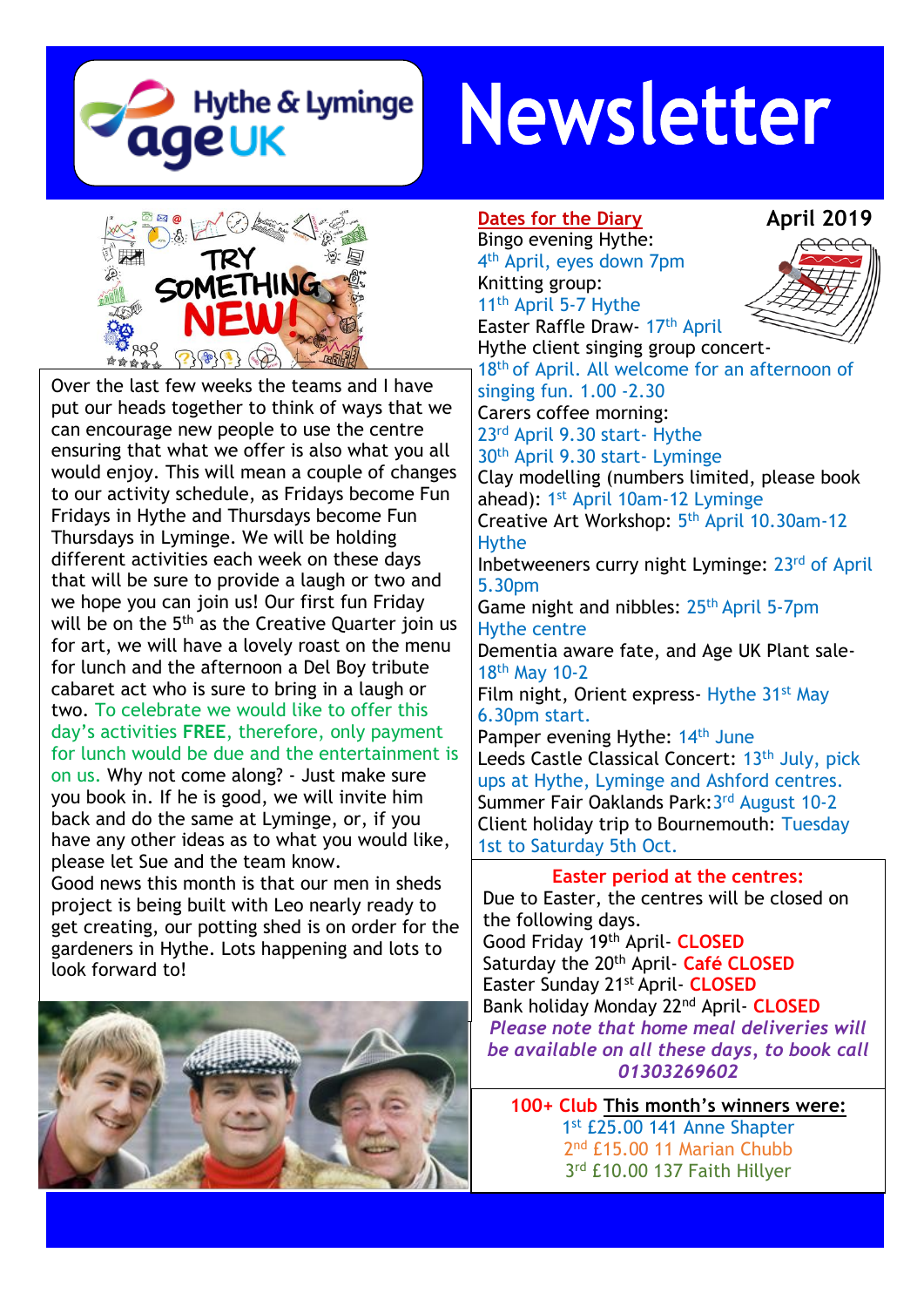# newsletter...

# **Price changes.**

It has come to that time of year where we review the finances of the organisation and take into consideration the following

I. Minimum wage increase – of which the proposal of living wage increase will conclude in 2020

- II. Pension enrolment obligations
- III. Grant termination in 2019
- IV. General inflation

The Board has decided to increase the cost of services as of 1st May 2018.

It has been a difficult decision but we are still lower in price compared to many other service providers and believe that our services provide good value for money. We need to prepare the organisation to become sustainable for the future and less reliant on government funding.

Over the next few months you will see not only a price increase but considerable changes to improve the organisation, one change you will see almost immediately is the opening of the café where we will be selling cakes and inviting the public to use the facilities. We are also aiming to open the 'Day break' 5 days per week as of 1st May, all being well. I do hope that you understand the reasoning behind the decision the board of Trustees have taken however should you have any concerns, please do not hesitate to contact me.

| <b>Service</b>                                     | New Prices From 1st<br>May 2019 |                                                |        |
|----------------------------------------------------|---------------------------------|------------------------------------------------|--------|
| Full day Service with transport                    | £14.30                          | Tea                                            | £1.20  |
| As above but with no<br>transport                  | £9.15                           | Coffee                                         | £1.50  |
| Lunch only at a Centre (Mon -<br>Sat)              | £5.85                           | Latte/Cappuccino/hot<br>choc                   | £1.80  |
| Sunday lunches at<br><b>Hythe</b>                  | £6.55                           | Scone                                          | £1.00  |
| Activity only (e.g. art, singing,<br>exercise etc) | £3.55                           | Tea Cake/cakes                                 | £1.00  |
| <b>Home Meal Delivery</b>                          | £7.30                           | Sausage roll                                   | 60p    |
| <b>Independent Living Service</b>                  | £15.70                          | Bacon roll/sandwich                            | £1.50  |
| Laundry – wash, dry, iron and<br>deliver           | £12.75                          | <b>Bathing Private</b>                         | £24.15 |
| Laundry - Iron and Deliver                         | £11.35                          | Bathing - Funded<br><b>Client contribution</b> | £7.70  |
| Laundry - Wash Dry and<br><b>Deliver</b>           | £8.55                           |                                                |        |
| Laundry – Wash, dry, iron                          | £9.60                           |                                                |        |
| Laundry – Wash, Dry only                           | £4.90                           |                                                |        |